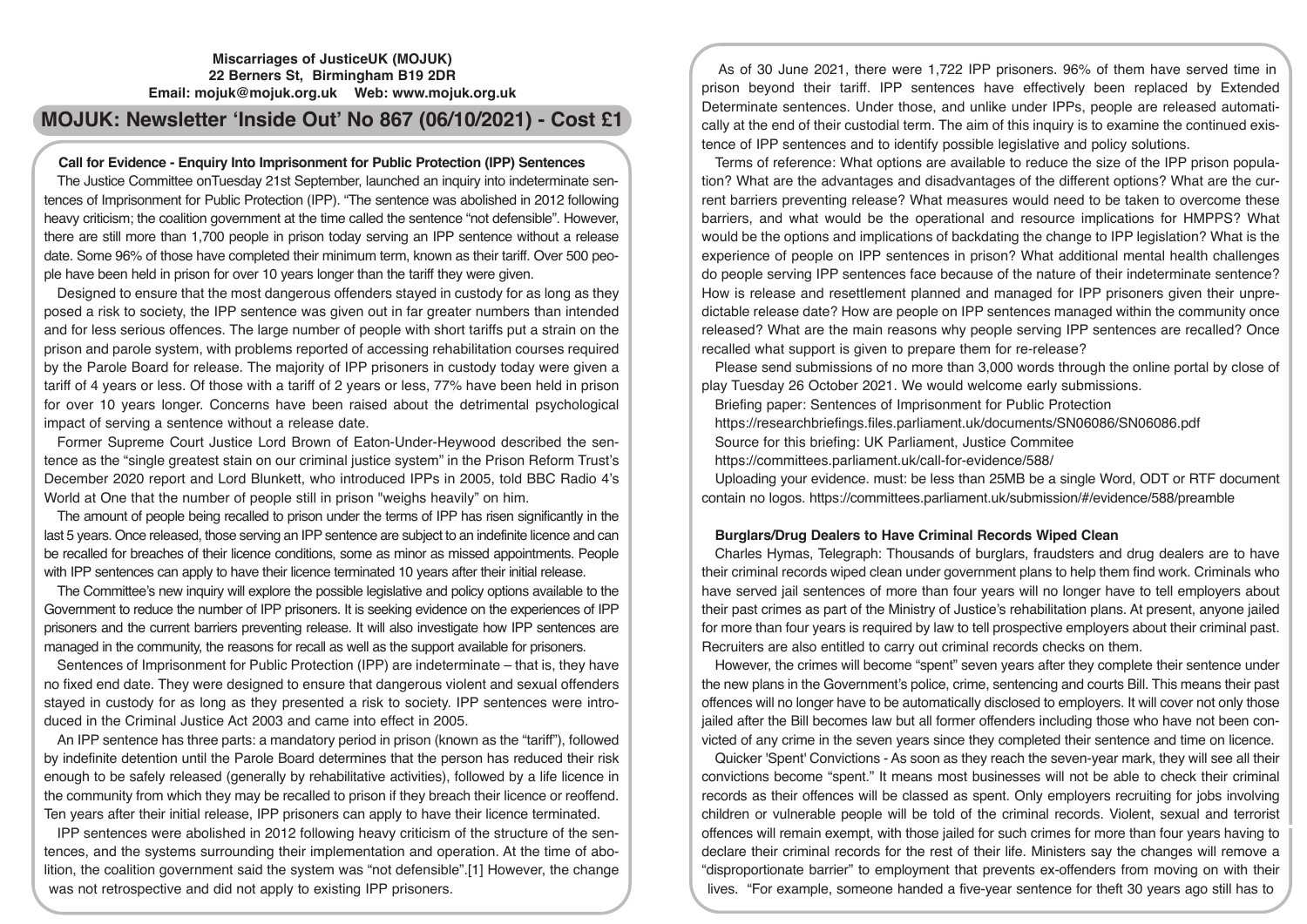disclose their crime despite never reoffending," said an MoJ spokesman. They believe 11 years clear of crime is an appropriate time limit. It is part of a series of changes under which jail sentences of less than a year will become spent after 12 months without reoffending and convictions of one to four years will no longer be disclosed after four crime-free years.

Call to Overlook Employees' 'Past Mistakes' - On average fewer than one in five (17 per cent) of former offenders are in P45 employment a year after release and more than half of employers say they would not consider hiring someone with a criminal record. The Government is also backing a campaign by Business in the Community under which employers agree that they will not ask a recruit about previous offences until they have completed their interviews. More than 150 employers have backed the "Ban the Box" campaign, publicly committing to judge candidates on the basis of their skills and suitability for a role, rather than their past mistakes. Victoria Atkins, the prisons minister, told The Telegraph: "For those who have served their time and turned their backs on crime for good, these changes will help them into work while keeping checks in place for the most dangerous offenders."

#### **Lawyers for Bloody Sunday Victims Claim PPS Approach 'Fundamentally Flawed'**

*Madden &Finucane: A Bloody Sunday evidence-gathering process allegedly operated to*  protect and exonerate British soldiers responsible for killing civilians in Northern Ireland, the North's High Court heard on Monday 20th September 2021. Lawyers for some of those shot dead in Derry in 1972 claimed the Public Prosecution Service (PPS) ignored those aims in deciding not to prosecute army veterans for murder. Senior judges were told the PPS approach was legally and fundamentally flawed. Thirteen people were killed when members of the Parachute Regiment opened fire on civil rights demonstrators in the city. Another of those wounded died later. Relatives of seven of the victims are now challenging decisions not to pursue criminal cases against five of the paratroopers involved.

The families of five other Bloody Sunday victims are also seeking to judicially review the PPS for not charging ex-paratroopers with their murders. Those proceedings relate to the deaths of Jackie Duddy (17), Michael Kelly (17), John Young (17), Michael McDaid (20) and 41-year-old father-of-six Bernard McGuigan. Opening proceedings on behalf of some of the bereaved relatives, Karen Quinlivan QC stressed that the legal issues also impacted on others killed on the day. She told the court soldiers who entered the Bogside on January 30th, 1972 fired more than 100 live rounds at unarmed civil rights marchers within 10 minutes. "Some of those civilians were shot whilst running or crawling away, some were making gestures of surrender, and some were selflessly going to the assistance of others who had been shot," counsel said. All were unarmed. None were doing anything which justified the firing of live rounds. The barrister set out how, in the immediate aftermath, the British army labelled the deceased and wounded as gunmen and bombers. That lie persisted for decades, the court heard, and was perpetuated by the 1972 Widgery Tribunal into the events on Bloody Sunday. It took until 2010, when the Saville Inquiry published its report, to establish the innocence of all those who were shot.

The challenge centres on a dispute about whether the PPS was right to conclude the 1972 statements would be ruled inadmissible in any criminal trial. Ms Quinlivan claimed that in all of the accounts the relevant soldiers admit to opening fire in Derry on Bloody Sunday at locations where civilians were killed or injured. Some describe their shots striking individuals at those locations, according to the families' case. It was also contended that other evidence from civilians and military personnel provided a further basis for prosecuting the soldiers.

With the RMP actions described as unfair to the victims and next of kin, the challenge centred on an alleged failure by the prosecuting authorities to recognise the aim at the time. "The applicants' broad complaint is that the 1972 evidence-gathering process was intentionally designed and operated so as to secure the exculpation of soldiers responsible for killing civilians in Northern Ireland, rather than to secure evidence," Ms Quinlivan submitted. "The PPS approach is fundamentally flawed because they scrutinise the 1972 statement-taking process without any regard for the context in which that process occurred. They fail to have regard to the fact that the process was a fundamentally flawed process, designed to protect soldiers and to ensure that soldiers responsible for civilian deaths were not subject to the rule of law." She added: "The PPS failure to analyse the statement-taking process through that prism means that their approach to this exercise has been fundamentally flawed from the outset as they have ignored/disregarded the relevant context."

#### **Prisoner Aged 18 Gave Birth in HMP Bronzefield Cell Alone at Night**

Her calls for help went unanswered, the Prisons and Probation Ombudsman has found in a critical report. The baby was dead when officers at HMP Bronzefield, run by private contractor Sodexo, discovered what had happened on their rounds the following morning. The young mother, Ms A, had woken in the early hours to find she had delivered the baby, and bit through the umbilical cord to free the child. She put the placenta in the waste bin in her cell and used her cell bell to let officers know what had happened, but no one responded. A call the previous evening asking for a nurse had gone unheeded. The birth happened in September 2019 and the ombudsman, Sue McAllister, published her report of her investigation on Monday 20th September 2021. She found: Healthcare in Bronzefield was not what Ms A could have expected in the community: Information sharing within prison and health agencies was poor: No one responsible for Ms A had a full history of her pregnancy and none of the record systems spoke to each other: The midwives' approach to her care was inflexible, unimaginative and insufficiently trauma-informed: Maternity services at Bronzefield were outdated and inadequate: The response to Ms A's request for a nurse was completely inadequate: An ambulance was not called promptly: There was no paediatric or neo natal emergency equipment in the prison and no staff were trained in neo natal resuscitation: The report into the birth at the prison says a pathologist was unable to establish if the baby was born alive or was stillborn. The mother was in prison for the first time on a charge of robbery and was regarded as vulnerable, sad, angry and very scared. Her engagement with midwives at Ashford St Peter's NHS Trust was minimal. However, her admission to a midwife that she would kill herself if her baby were to be taken from her was not taken seriously. Suicide and self-harm monitoring procedures were not implemented and extended clinical observations did not take place as planned. Leigh Day human rights lawyer Maya Grantham, who acts for prisoners in healthcare claims, said: "The Prisons and Probation Ombudsman's recent report on a young woman who gave birth in her cell without medical assistance, and of the death of her baby, is extremely concerning and raises important questions. The standard of healthcare in prison must be equivalent to the community, and therefore must be fit to meet the needs and vulnerabilities of individual patients. That was not the case for this young woman. Repeated alarm bells about the standard of healthcare in prisons have continued to fall upon deaf ears and, if more is not done, we will continue to see avoidable tragedies like this. Mrs A was not provided with bereavement support – but the prison guards who failed to get her medical assistance were offered counselling

 $\overline{3}$   $\overline{4}$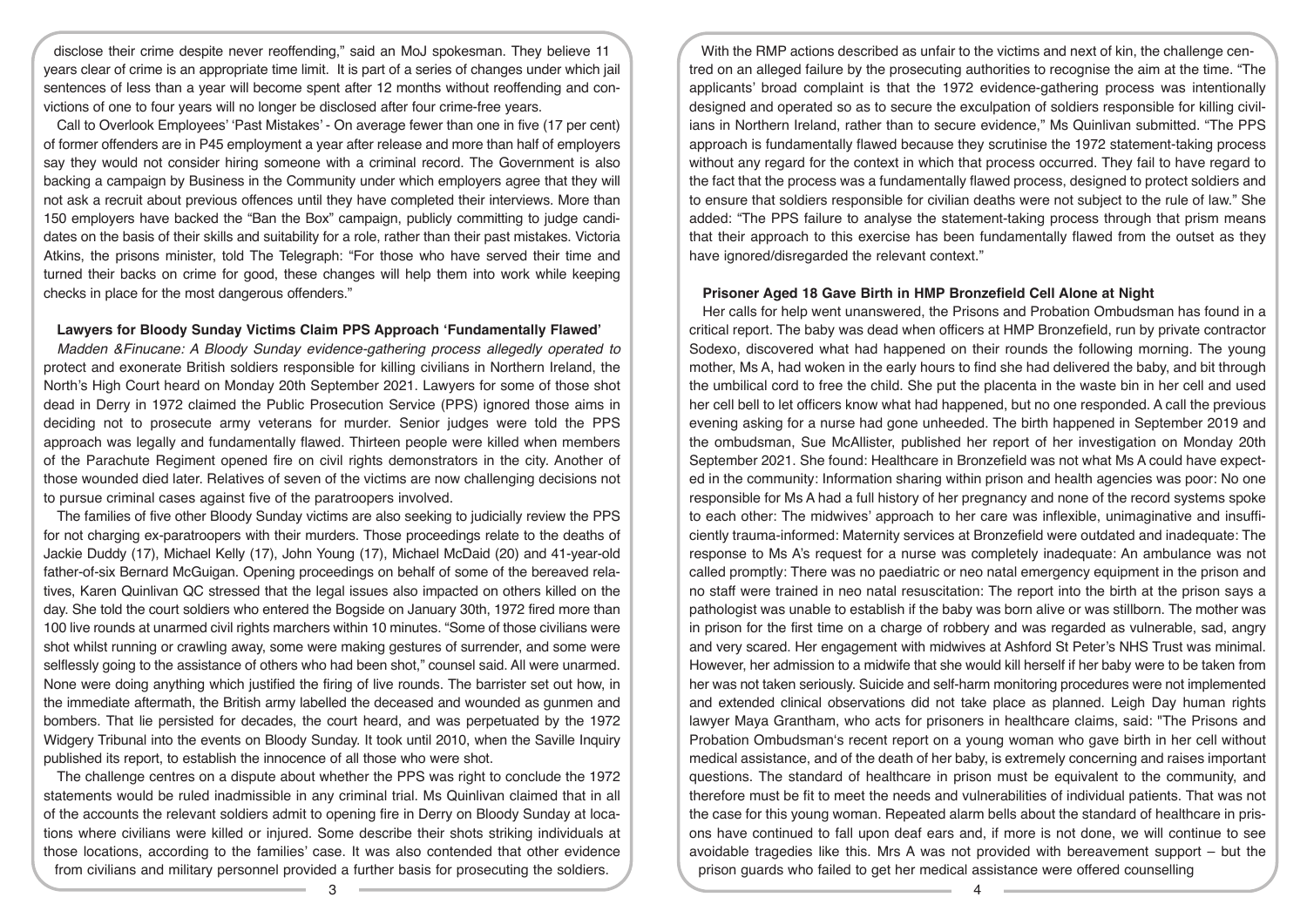#### **30 Civil Claims Against Freddie Scappaticci Will Not be Stayed**

Mr Justice Horner, sitting in the High Court in Belfast on Thursday 23rd September 2021, decided not to stay the civil claims arising out of historic wrongs allegedly committed by Frederick Scappaticci ("FS") pending the outcome of the investigation conducted by Operation Kenova and any related criminal proceedings. He found that a stay of the civil claims was not consistent with either Article 6 of the European Convention on Human Rights ("ECHR") which sets out the entitlement to a fair and public hearing within a reasonable time or with the overriding objective of the Rules of the Court of Judicature (Northern Ireland 1980 ("the Rules") to enable the court to deal justly and fairly with each case. The overriding objective means, inter alia, ensuring that any case is dealt with expeditiously and fairly. Given the delay to date of the civil claims, the likely further delay and the effect of same, Mr Justice Horner stated it was imperative that some progress be made in all of the civil claims and he set out the way forward, directing, inter alia, that a case management hearing be fixed in the week commencing 11 October 2021 and that, in the interim, parties should try and reach agreement on how to progress the claims.

*Introduction:* All the plaintiffs have brought proceedings seeking civil compensation for personal injuries, loss and damage which they each claim to have suffered as a consequence of the acts of FS, a prominent and important member of the Provisional IRA (and who was known, it is claimed, as Stakeknife) acting, it is alleged, as a double agent of the Chief Constable of the Police Service of Northern Ireland or the RUC ("PSNI") or the Ministry of Defence ("MOD"). These civil proceedings have been stalled because of an inquiry known as Operation Kenova which is being carried out by Jon Boutcher ("JB"), the former Chief Constable of Bedfordshire. JB's task is to investigate the actions of FS and his relationship with the security forces in respect of a number of heinous crimes committed in the 1980s and 1990s in Northern Ireland. According to JB, Operation Kenova has concentrated on three types of interconnected cases in which, it is alleged, Stakeknife had some involvement: (i) Provisional IRA murders and abductions and related attempts and conspiracies; (ii) State misconduct, collusion or conspiracy to pervert the course of justice connected with matters falling within (i); and (iii) perjury, perverting the course of justice in a public office connected with events in 2003-2007.

The only application pursued before the court was an application for the civil proceedings to be stayed pending the outcome of any investigation relating to Operation Kenova and any related criminal proceedings. If the civil proceedings were stayed, Mr Justice Horner said that the question for the court would be how they could be progressed in accordance with the overriding objective to do justice? He stated that any consideration of the issues had to be seen against a background where the offences under consideration took place primarily between 1986 and 1994, some 27 - 35 years ago. Therefore, memories inevitably were fading, some of those involved in the litigation or those who will be important witnesses have died and some were not in good health. Further substantial delay would affect both the nature of the witness testimonies available to the court and the quality of such testimony.

*Background to the Application*: Operation Kenova is an independent investigation into the alleged criminal activities of FS. FS maintains his innocence and denies both that he has been guilty of any wrongdoing and/or that he has acted on behalf of any State Agencies and/or that he is Stakeknife. Some appreciation of the scale of Operation Kenova can be obtained from the fact that, to date, there has been substantial capital investment in staff and facilities and a huge amount of paperwork has been generated. A previous application for the stay of the civil claims arising out of Stakeknife's conduct and collusion was made in 2017. However, no

judgment was given. The application was renewed again in 2020 but then the COVID pandemic struck, considerably restricting the progress of Operation Kenova.

Operation Kenova does not want disclosure being given in the civil claims while it continues to gather evidence, make enquiries and carry out investigations. The concern is that the disclosure of such materials in the context of the civil claims would "radically undermine the effectiveness of our investigation." It is claimed that collecting materials would be immensely time consuming and would prejudice the prospects of co-operation from victims, witnesses and families. Also, the disclosure of Operation Kenova's inherited and further official materials could, when taken in conjunction with other knowledge, place certain persons who informed or who co-operated with the authorities at risk. Therefore, JB objects to disclosure in the civil claims and he wants the stay of all civil proceedings in place until Operation Kenova has completed its investigations and published its report. Mr Justice Horner said he was satisfied there was bound to be further substantial delay before a line in the sand was drawn under Operation Kenova, never mind the criminal prosecutions which were likely to result and such further anticipated delay had to be seen in the context of the years of delay preceding it. The court noted the realistic assessment made by the Special Advocate for Hodgins that, if a stay of the civil proceedings was granted, it would be late 2023 before it would be possible to lift the stay.

The court referred to the Government's proposals in a Command Paper entitled "Addressing the Legacy of Northern Ireland's Past" ("the Command Paper") to put an end to criminal and civil cases arising out of the Troubles and it noted the expectation that there would be legislation to implement this before the end of Autumn. Mr Justice Horner considered it would be wrong for him to anticipate legislation that had not yet been enacted and, indeed, may never be enacted. Therefore, he expressed the intention to proceed with his judgment in accordance with the requirements of Article 6 of the ECHR and the overriding objective in the Rules and not to be swayed by the possible changes that may or may not be introduced as a consequence of the Command Paper's publication. He added that if new legislation was enacted, fresh consideration should be given to what was the appropriate way to proceed in the light of such a change of circumstances introduced by the new legislation.

*Issues in Dispute:* The core issue was whether the civil actions should be stayed pending the investigation conducted by Operation Kenova and any related criminal proceedings. Allied to the core issue was the important matter of disclosure in relation to the issues in dispute in the civil claims if they were permitted to continue to trial. Mr Justice Horner stated that if the actions were stayed there would be no disclosure. He referred to a possible alternative to a complete stay of the civil proceedings being agreement that there should be a stay but permitting staged disclosure and/or restricted disclosure in the interim. He added that, alternatively, the court could refuse to order a stay but only permit staged and/or restricted disclosure to take place in the interim.

*Legal Principles:* The overriding objective of the Rules is to enable the court to deal justly and fairly with each case - this means, inter alia, ensuring that any case is dealt with expeditiously and fairly (Order 1 Rule 1A). Article 6 of the ECHR provides that "in the determination of his civil rights and obligations or any criminal charge against him, everyone is entitled to a fair and public hearing within a reasonable time" (Article 6(1) and R(McAuley) v Coventry Crown Court [2012] 1 WLR 2766).

Delay has to be avoided at the various separate stages of litigation (Bhandari v United Kingdom (App 42341/04)) especially when there are allegations of unlawful conduct by public officials (Kaloc v France (App No.33951/96)). This, also, assists in maintaining public confidence in the rule of law and in banishing any hint of collusion by the State in unlawful acts (Re Jordan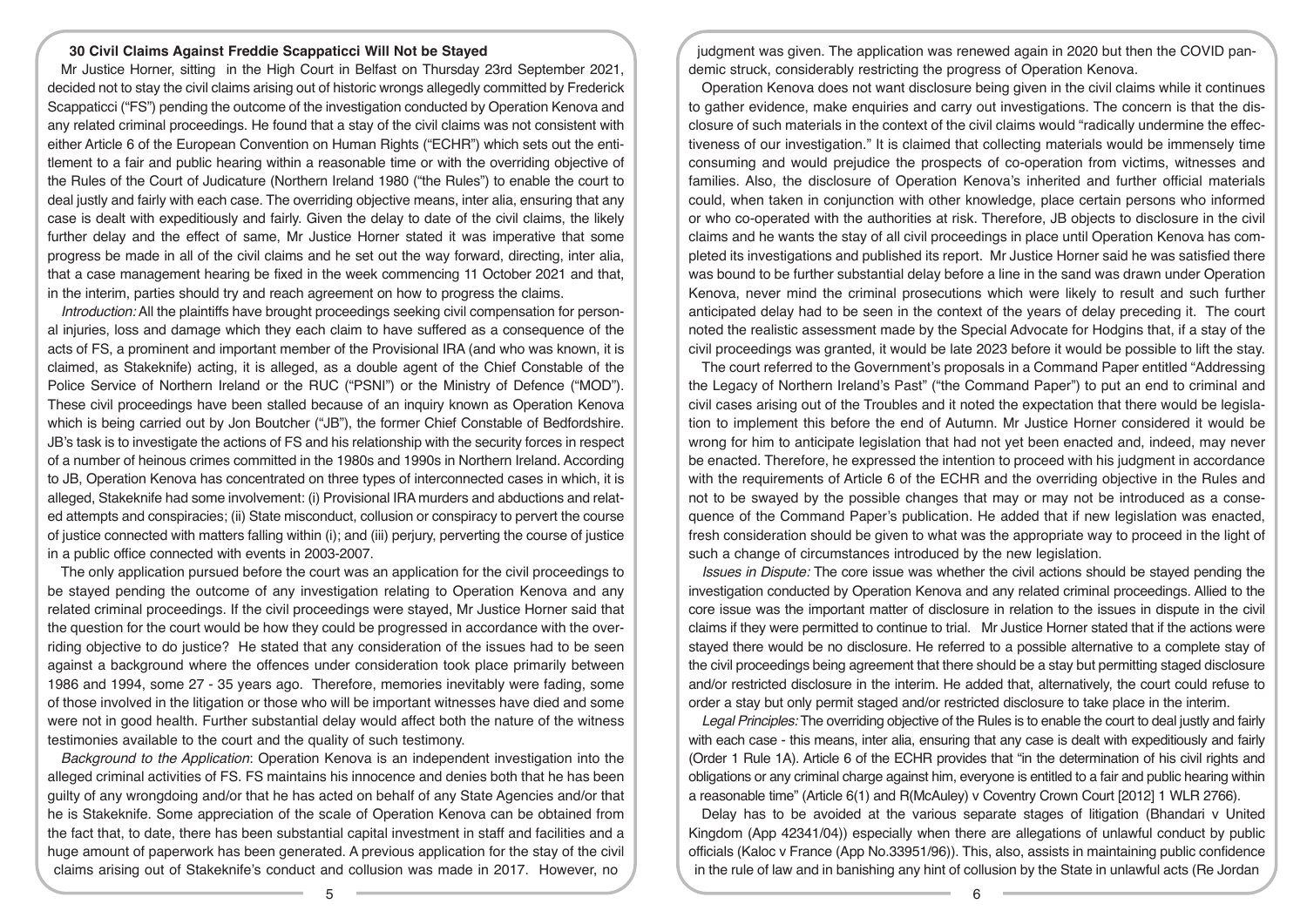[2014] NIQB 11). The public has a right to know what actually happened in cases such as these (Al-Nashiri v Poland [2015] 60 EHRR 16). Mr Justice Horner stated it was the task of the court to take an objective view of all the respective interests and to try and fairly balance those interests. If the civil trials did not proceed until after the criminal trials concluded, he found that serious and irreparable delay was inevitable with the likelihood of the evidence in the civil trials being compromised, and in some cases, fatally compromised. He stated that it was likely that, at least, some of the plaintiffs' prospects of a fair and just trial would be irreparably damaged even if the civil proceedings were only delayed until after Operation Kenova finally reported.

The court has an inherent jurisdiction and a statutory jurisdiction under section 86(3) of the Judicature Act (NI) 1978 to stay both civil and criminal proceedings. The court can hear concurrent criminal and civil cases which deal with the same subject matter. The right to receive disclosure of documents is not an absolute right and a balance has to be struck between the various rights and interests of the parties and the public interest. There have to be safeguards as discovery of documents involves a serious invasion of privacy and confidentiality which can be justified only insofar as it is absolutely necessary for the achievement of justice between the parties. This is done by controlling the documents which are required to be disclosed, the conditions upon which the inspection is to be made and copies taken, and the persons by whom inspection may be made (Davies (Joy Rosalie) v Eli Lilly & Co (No.1) [1987] 1 WLR 428 (CA)).

Disclosure of documents is not a fundamental right in the way that the principles of open justice and natural justice require the proceedings to take place and judgments to be given in public and that the parties know and can respond to the case against them and can call and cross-examine those witnesses (Al Rawi v Security Services [2011] UKSC 34). In civil proceedings questions as to public interest immunity usually arise in discovery where, even if documents are strictly speaking relevant, the court can exercise considerable control over whether to require the documents to be delivered up for inspection to another party in the proceedings. While the obligation to make discovery is a wide one, that general obligation is subject to the important proviso in Order 24 Rule 8 that the court should refuse to make an order for discovery if it is not necessary either for disposing fairly of the cause or matter or for saving costs (R v Chief Constable of West Midlands Police ex parte Wylie [1995] 1 AC 274 (HL)).

Closed Material Procedure ("CMP") can be used in cases where the disclosure of information or evidence would be contrary to the public interest. Mr Justice Horner stated that, in a CMP, "sensitive" information which would be withheld from the plaintiffs and FS can be considered at a closed hearing where they would not be present but they would be represented by Special Advocates (Judicial Review Principles and Procedure by Auburn, Moffett and Sharland). A CMP can be used to help overcome any problem that might arise from disclosure of material which might prejudice any criminal trial. In a CMP, an individual must have "the possibility to effectively challenge the allegations" which are being made against him (A v UK [2009] 49 EHRR 29). The courts can and have approached discovery on a staged basis if that is in the interests of justice (Baldock v Addison [1995] 1 WLR 158) where the court would be guided by the overriding objective, namely to achieve a just and fair trial.

The Parties' Arguments: Operation Kenova is concerned, inter alia, that the co-operation and engagement of victims and witnesses will be fatally compromised if the civil proceedings go on and full disclosure is made of documents and papers obtained from the inquiry. Therefore, it wants the civil proceedings stayed until it has reported and the criminal process has been exhausted. The PSNI and MOD, supported by the PPS want the civil proceedings stayed as their position is that progress of the civil claims will risk imperilling the criminal prosecutions and there cannot be incremental disclosure because of the need to consider all matters together, given their inter-related nature.

FS's counsel and his Special Advocates submit: (a) they should not be required to go into CLOSED on some claims when there are further linked claims which can be brought because this would prejudice the ability of the court to maintain a fair process and might have undesirable consequences from the perspective of national security; (b) ring fencing of documents was wholly objectionable and inimical to the fairness of the proceedings; and (c) FS is clearly at risk given the claims against him and the court should not proceed by way of any "pragmatic" solution which prioritises speed and expediency over justice and security. The plaintiffs' representatives recognise the risks in pursuing the civil claims against the background of impending prosecution and propose to guard against these risks by the establishment of a CMP process and the disclosure of the inherited material into CLOSED which, it is claimed, would, facilitate discussion among counsel and the possibility of applications in respect of material in CLOSED and for the Special Advocates to consider the potential for disclosure into OPEN.

The Way Forward: Mr Justice Horner agreed that there was no detriment free route open to the court and each proposed solution carried risks and dangers. The court had to try and balance these to achieve an overall just and fair result for the different proceedings, both criminal and civil. He did not consider a "do nothing approach" to be consistent with the overriding objective of achieving justice and fairness. He stated that a complete stay of the civil proceedings would be a total abnegation of justice for those litigants who do not survive what is likely to be the considerable delay of proceedings recommenced after the criminal trials are concluded. It would, also, be unfair and unjust to those that survive because a substantial delay will have significantly compromised the evidence available to the court and it was likely to make it increasingly difficult for the court to reach a just and fair decision. Mr Justice Horner said that, realistically, the conclusion of Operation Kenova and the publication of its findings should not be expected any time soon and the conclusions of the resulting criminal trials would probably be years hence. He added that there were risks involved in proceeding with the civil claims in a limited way, but those risks could be managed by the use of a CMP.

He was of the view that the suggestions for progressing the claims as put forward by the Special Advocates for Hodgins and Hegarty provided a framework for progress. He agreed with the Special Advocates that the use of CMP and ring-fencing, effectively, precluded any prejudice to Operation Kenova because the material being considered in the CMP would not be placed in the public domain either at or prior to the in-depth consideration of the material by the court. If required, there would be a further stage, once it was known that material should be disclosed into OPEN. Mr Justice Horner stated that the threat of CLOSED material being leaked cannot be a good reason not to have a CMP - rather, it highlighted the need for eternal vigilance. He then proceeded to make a number of general directions in relation to various steps required in order to progress the claims and in relation to the discovery of documents (paragraph [46]).

*Conclusion:* The court found that a stay of the civil claims was not consistent with either Article 6 of the EHCR or the overriding objective of the Rules. Given the delay to date in relation to the civil claims, the likely further delay and the effect that that delay has had and will have on the parties and their witnesses, the court determined it was imperative that some progress be made in all of the civil claims. Mr Justice Horner set out the way forward: A case management hearing will be fixed in the week commencing 11 October and, in the interim, parties should try and reach agreement. In the absence of any agreement, the parties should lodge their proposed directions for the progress of these claims on the basis of this judgment on or before 4 October 2021 and try to agree a mutually convenient date for the case management hearing with the court office. In the absence of an agreed way forward, further directions for the management of these civil claims will be given at the case management hearing.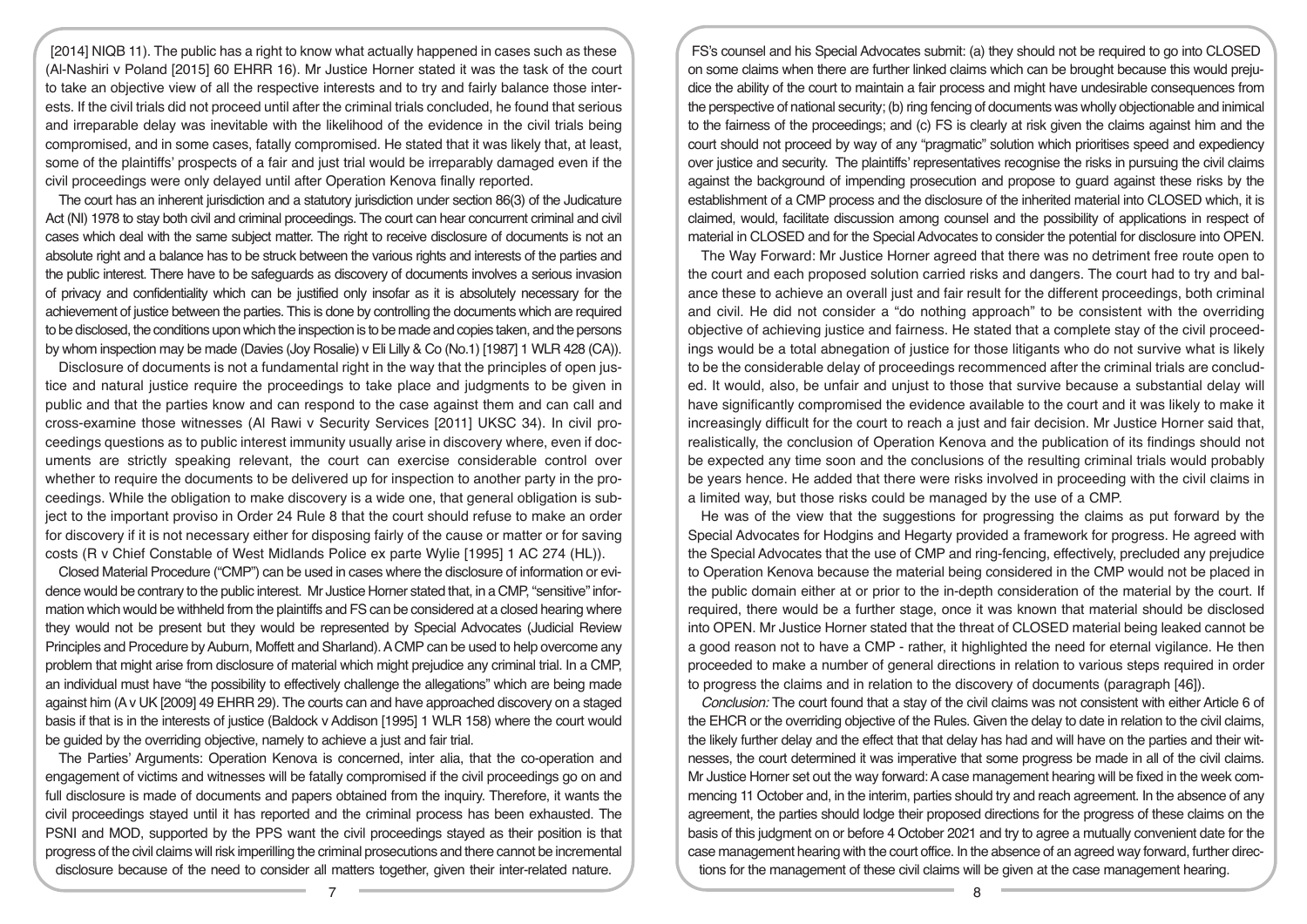## **Class A Drug Possession Effectively Decriminalised in Scotland**

Scottish Legal News: Possession of Class A drugs may incur a police warning rather than prosecution under a new "diversion from prosecution" policy for drugs announced by the Lord Advocate, Dorothy Bain QC. In a statement, Ms Bain said: "I have decided that an extension of the recorded police warning guidelines to include possession offences for Class A drugs is appropriate. Police officers may therefore choose to issue a recorded police warning for simple possession offences for all classes of drugs." The scheme does not apply to drug supply offences, which will continue to be prosecuted. Moreover, Ms Bain said that "recorded police warnings do not represent decriminalisation of an offence", but "a proportionate criminal justice response to a level of offending and are an enforcement of the law".

Despite the new policy, police will retain the ability to report cases of possession to the procurator fiscal and accused persons may still reject the offer of a warning. Diversion entails referring a case to social work or another agency "as a means of addressing the underlying causes of offending when this is deemed the most appropriate course of action", Ms Bain added. "At the conclusion of the diversion program, the results are reported to the prosecutor. Where the program has been successfully completed, the prosecutor will routinely decide that no further action is required and that is the end of the matter." She added: "The most appropriate response – the smartest response – in any drugs case, must be tailored to the facts and circumstances of both the alleged offence and the offender. Scotland's police and prosecutors are using the powers available to them to both uphold the law and help tackle the drug death emergency."

Solicitor Iain Smith, of Keegan Smith Defence Lawyers, told Scottish Legal News: "The Lord Advocate's decision is a brilliant and bold move. She will be open to criticism from those who don't understand why addiction occurs." He added: "For 50 years we have stigmatised and labelled those addicted to drugs as 'junkies'. What we know now and didn't know then is that most people addicted to drugs or alcohol are people who struggle to cope. Often this stems from childhood trauma, including sexual abuse and neglect. "I've never had any 'happy' clients who are addicted to painkilling drugs like heroin. When we realise and understand what happens to people then the response should be one of compassion not retribution. We cannot punish people into a better way of being but we can offer help, empathy and hope."

## **Faculty Defends Juries Against 'Baying' Special Interest Groups**

*Kapil Summan, Scottish Legal News:* Plans to exclude juries from rape trials have been rubbished by the Faculty of Advocates. In a submission to Holyrood's Criminal Justice Committee, the Faculty states that many within the legal profession had been accused of being conspiracy theorists when they suggested last year that there was "a hidden agenda at the haste with which an attempt was made to introduce juryless trials under the cloak of the Coronavirus Act". Yet "here we are a year later having the self-same discussion", it adds. It says that the efforts of "special interest groups" to exclude the public in favour of judges who form a "middle aged and older, university-educated, middle and upper middle-class elite which is predominantly male and entirely white" will "erode society's trust in criminal justice". Many such special interest groups while "looking after their own constituency" are "vociferous in their criticism of things which offend their particular subset of society, in a way unparalleled by any other group".

Juryless trials, the Faculty argues, could erode the public's confidence in the prosecution of sexual offences and lead either to "a risk of bias in favour of conviction, or a widely held perception of such bias". The social pressure to convict may also make those judges who acquit defendants in rape trials the targets of discontent, in turn raising the prospect of a perverse

incentive to convict. "There is a danger that in the not-too-distant future following a freedom of information request we will be presented with a league table of 'acquittal judges' and the subsequent pressure on those individuals that will come with that." Juries, conversely, face no prospect of demotion or promotion in carrying out their duties.

The Faculty also warns in its submission that there is a risk of more evidential restrictions being introduced in court in order to defeat phantoms. "We all too often hear about the 'rape myths' however what we are now in danger of having running alongside them unfettered and uncriticised are 'rape trial myths'." These myths are "regularly trotted out in the press" and include the false belief that the defence have "unfettered access to complainer's phones or medical records". "This is simply untrue. The evolution of s.275 jurisprudence [which requires an application be made to lead excluded evidence] has ensured this. And yet these claims are routinely presented as being facts. They are not facts. The public and Parliament should be made aware of just exactly what evidence the defence are allowed to elicit and therefore what evidence a jury hears and more importantly what evidence a jury does not hear." Should the Scottish Parliament approve legislation putting juryless trials on a legislative footing in the future, it is effectively telling the public they are unfit to be jurors in sexual cases because it dislikes their conclusions, the Faculty states. It imagines politicians telling the public: "We trust you to vote for us, you have the sense and responsibility to do that we are happy to take your vote, we also trust you to sit in judgement in the majority of criminal cases including murder, but we do not trust you to sit in judgment in sexual offence cases.

#### **Government Must Learn Lessons From Use of Criminal Law in The Covid-19 Pandemic**

The Justice Committee has called on the Government to learn lessons from its use of the criminal law in the covid-19 pandemic. In a report published today, the Committee has argued that a central lesson from covid-19 has been the enduring impact pandemics can have on the criminal justice system and courts. In future, it argues, the Government need to have the requisite legislative tools in advance respond in a swift and proportionate manner that does not risk criminalising behaviour in ways incompatible with widely understood principles of the rule of law. The Committee found that the Government was justified in acting quickly in the face of an unprecedented health crisis but must learn lessons to ensure it is better prepared for the future. It calls for the Ministry of Justice to have a more central role in the development of all new criminal offences, as well as improvements in the Parliamentary scrutiny and public communication of such measures. It further calls for a wide ranging study to be conducted by the new pandemic preparedness agency (the UK Health Security Agency) to review the effectiveness of key elements of the justice response to the pandemic, including Fixed Penalty Notices and the single justice procedure, to assess their appropriateness for future use.

The Government implemented a series of new offences to enforce restrictions implemented to protect public health in response to the Covid-19 pandemic. Failure to wear face coverings when required, restrictions on public gatherings, and quarantine following a positive test or international travel could see fines of up to £10,000 for repeat offenders. The Justice Committee found that the Government was justified in acting with speed to implement new enforcement measures in the face of a public health crisis. However, valuable lessons must be learnt to improve the development and implementation of such measures in the future.

The establishment of the UK Health Security Agency is a welcome step in improving pandemic preparedness, but it must have adequate criminal law expertise to influence the direction of enforcement measures. The Committee recommends that the agency launches a study into the role the criminal justice system played in protecting public health during the pan-